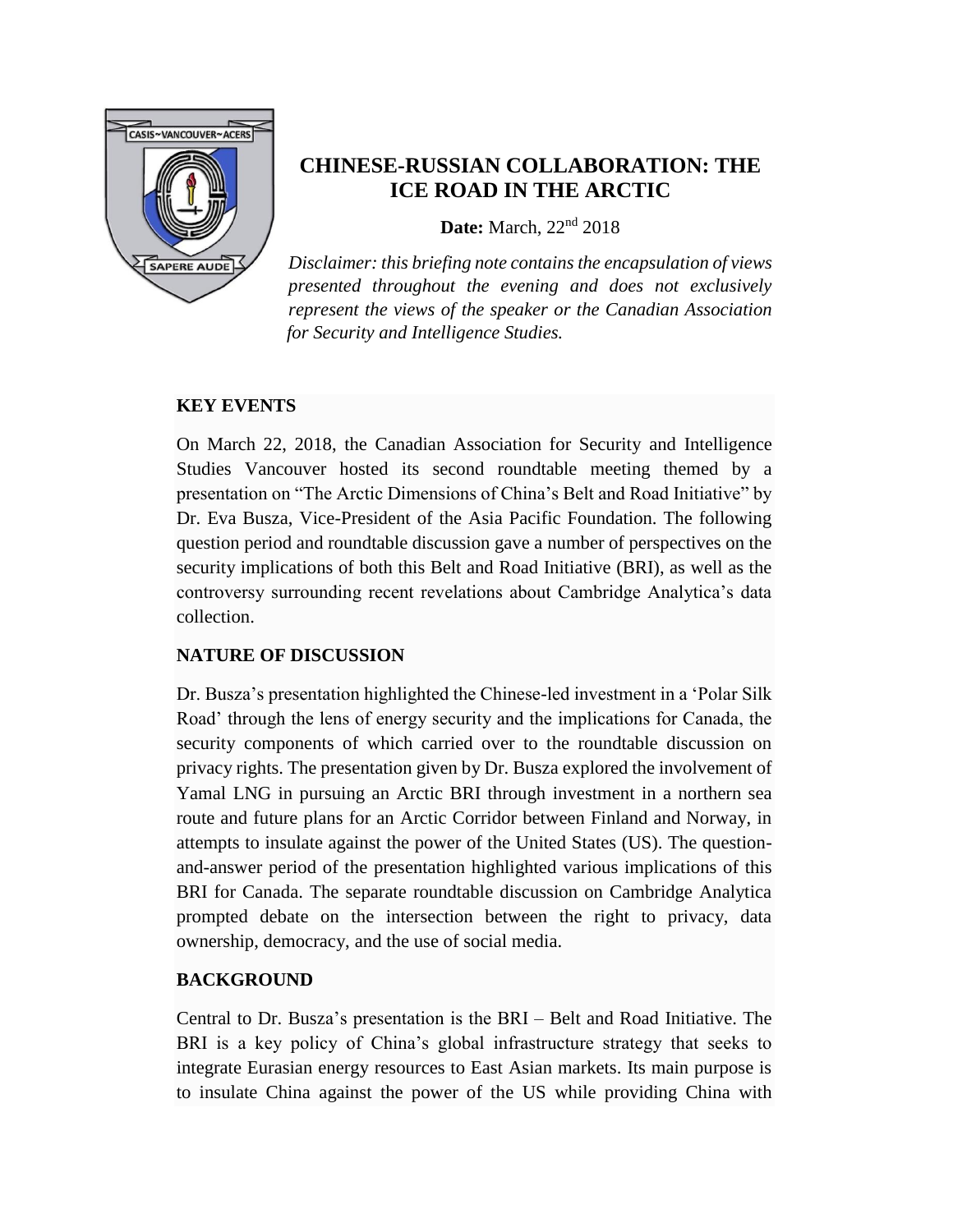economic and energy security. In support of this strategy, Chinese President Xi Jinping and Russian President Vladimir Putin recently reached an agreement to establish a special "Yamal Economic Zone" that effectively coordinates investment and diplomacy in Arctic liquefied natural gas (LNG) shipping routes.

Yamal LNG is an LNG plant and port in Russia's Arctic Yamal peninsula whose purpose is to produce and transport LNG to East Asian markets via Russia's Arctic coast, the Barents Sea, and the Suez Canal. Aimed at proving the viability of a northern sea route, Yamal LNG looks to use ice breaker-like ships to maintain an ice-free channel throughout the Arctic winter. Previous disinterest in a northern sea route due to high capital and insurance costs is waning with the increasing success of Yamal shipping in the Arctic.

# **KEY POINTS OF DISCUSSION AND WEST COAST PERSPECTIVES**

Dr. Busza's presentation raised questions about the implications of increasing Arctic shipping traffic for Canada – particularly with respect to the Northwest Passage.

- Arctic governance was discussed in relation to the rights of Canada's Aboriginals and the impact that increased shipping activity in the Arctic might have on their way of life.
- Adaptation and mitigation of disasters such as oil spills, sinking ships, and ship crashes were discussed in terms of ownership of responsibility, environmental impacts for Canada's Arctic territories, and ability to respond to disasters in the far North.
- The creation of a coalition of middle power states (Canada included) interested in fostering preservation of the Arctic was suggested as a way of providing support and strength to these states' concerns and abilities to pursue their strategies of Arctic preservation.
- Climate change and environmental concerns arising from increased shipping traffic in the Northwest Passage were suggested as topics that might be used to mobilize public awareness and support for Canada's Arctic sovereignty and preservation.

The implications of increased Arctic activity for British Columbia (BC) were also discussed in relation to LNG. Discussion included the likelihood of rising oil and gas prices for the people of BC if China and the East Asian market begin to rely more heavily on the Arctic northern sea route, rather than LNG shipments from Canada's west coast.

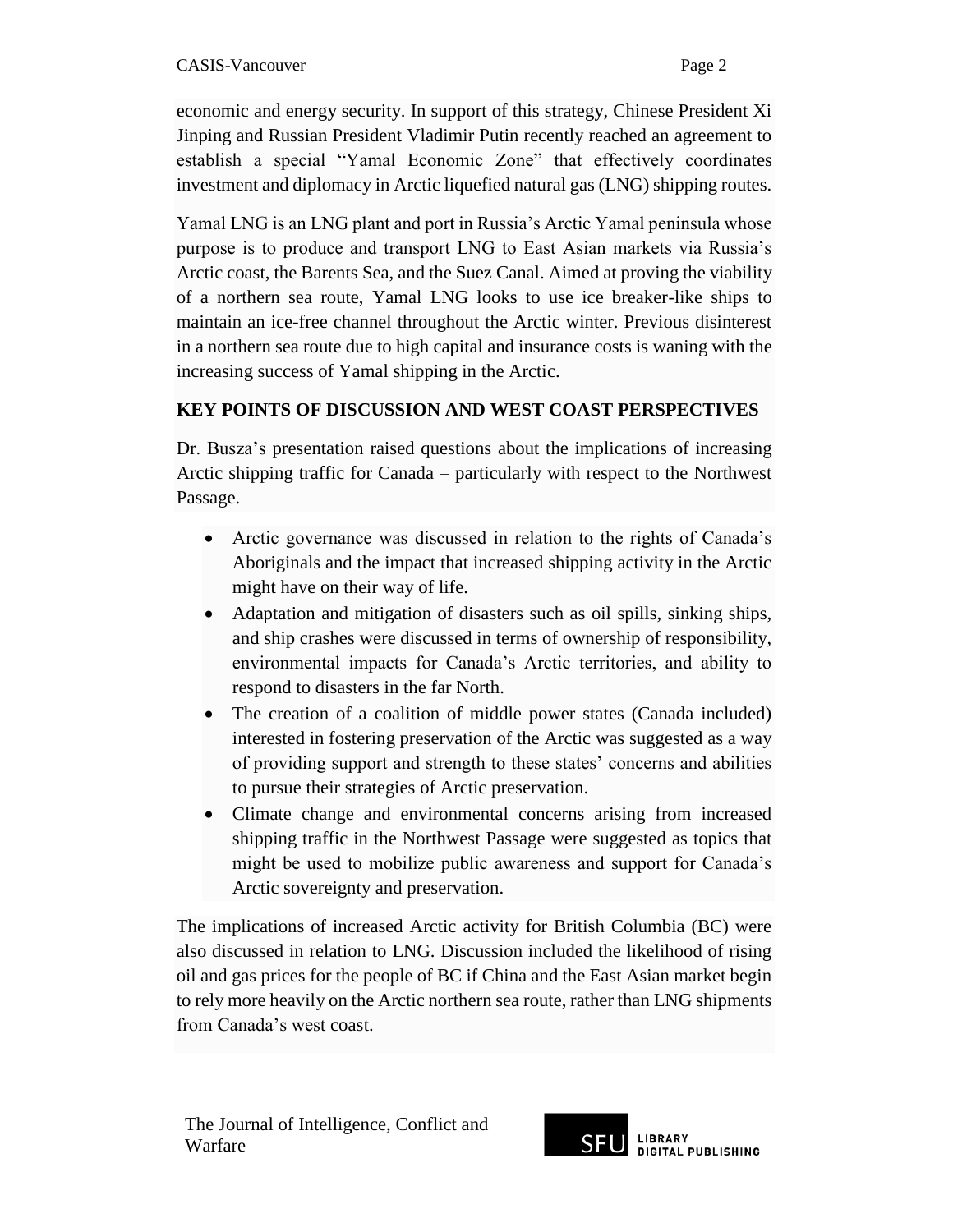As per the roundtable discussion, key points included the framing of the CA Facebook privacy breach as a human rights issue and as a privacy issue, rather than an intellectual property rights issue; ownership of online data; and the intersection of information, democracy, and  $law - e.g.$  contrasting property rights with free speech.

- Points of discussion centered around personal responsibility for what is posted online and for agreeing to platforms' terms of agreements which outline expectations for use of data. Some members stated strong agreement with full personal responsibility while others erred on side of the right to privacy.
- Data as a commodity was a key point of discussion which prompted views on the idea of compensation for use of personal data for activities such as advertising.
- A question about CA's collection and use of data as an attack on capitalism was posed by a member. This was met with views about the danger of freedoms being constrained by private companies who have access to vast amounts of personal data with little checks on its use. This prompted the idea that society is moving in a counter-democratic direction.
- Questions were posed as to how companies with surveillance capabilities might be regulated.
- Discussion concluded with musings on how to link data protection to international law, if international law exists in the capacity to address issues such as these, given the gaps in ability to regulate global platforms across states, and how future rights as an online user might be conceptualized.

## **KEY TAKEAWAYS**

- The emergence of Sino-Russian cooperation in developing a viable Arctic sea route challenges Canada's competitiveness in the LNG arena, specifically in East Asian markets.
- A future Arctic Silk Road and its prompting of further interest in the Northwest Passage poses challenges for Canada in securing its own Arctic sovereignty and preserving delicate environmental conditions in its Arctic territories.
- Information warfare is a key contemporary threat with vast implications for the use of individuals' data, especially its use for political or